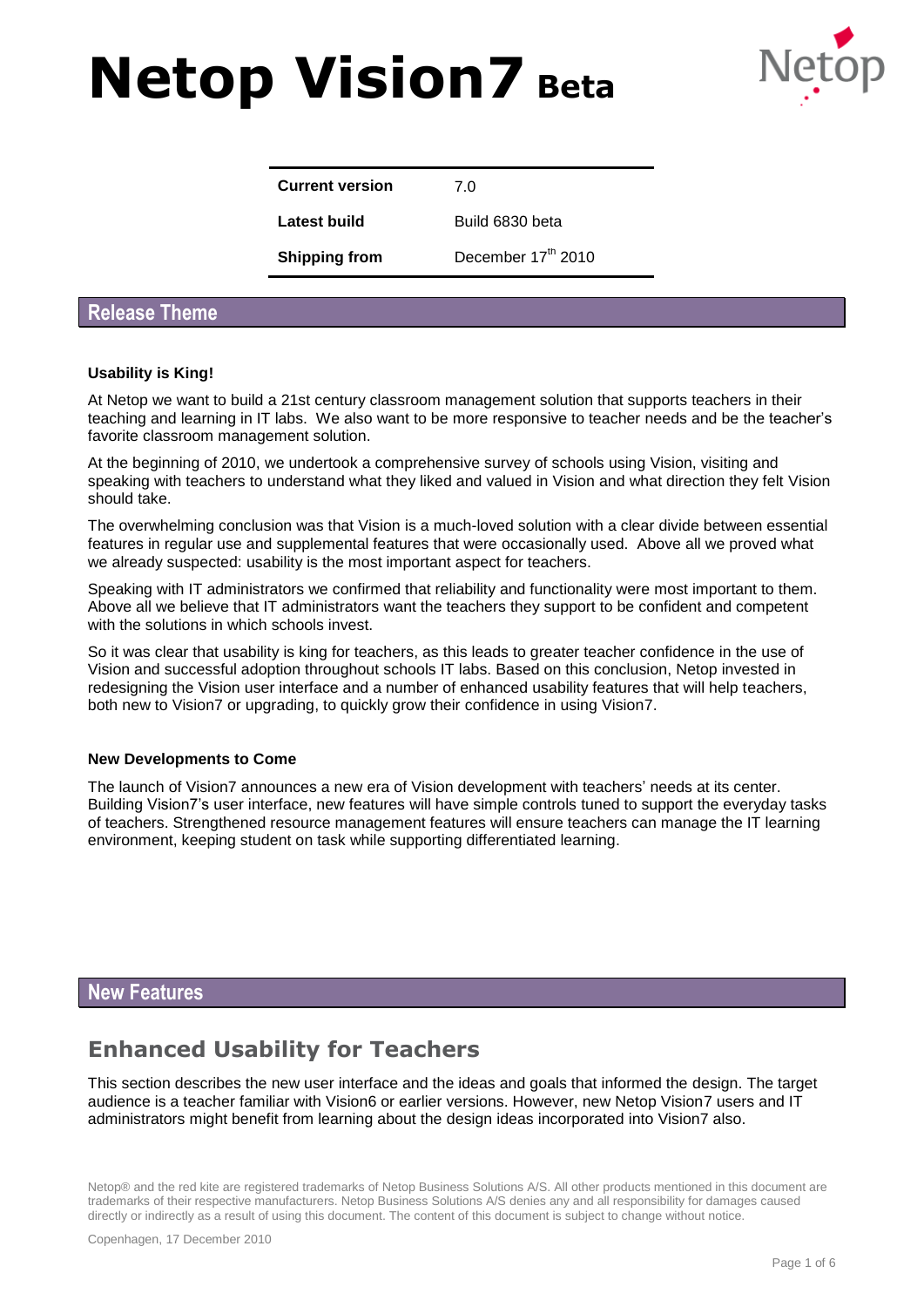

## **Listening to Our Users**

Making fundamental changes to a popular and valued solution is a challenge, and right from the outset we knew that we had to investigate what our users needed and ask for their input. We interviewed and observed teachers using Vision while in their classes and got a lot of valuable input:

- Teachers put usability of the software as the highest priority
- Features that support teaching and learning activities were a common theme
- Teachers seldom receive software training, so we needed to ensure there would be little or no learning curve to starting to use Vision7
- Easy access to key control features, for example locking access to the web, must be clear and easy to find
- We learned that schools really like Vision and have few technical issues using the software
- Classroom management has become essential in computer labs and media center environments, where it is primarily used for monitoring and managing student computer usage

Furthermore, we have used extensive global surveys and a customer advisory board to help shape and direct Vision7, so our decision to listen to teachers has informed the major design decisions.

## **Quick to Pick Up**

As school software training may only be offered to a few teachers and when the software is first installed, the new Vision7 user interface requires very little time to become proficient in its use. Whether new to Vision7, or upgrading, teachers will find the Vision7 user interface familiar and accessible as it is based on the Microsoft Ribbon popularized in application suites like Microsoft Office. Key classroom management tasks undertaken in the software have been enhanced so that workflows are more intuitive.

### **Improved Appearance and Clarity**

With Vision7 we wanted to ensure that teachers have maximum use of the screen displaying student computer thumbnails. This meant removing the three Vision6 dashboard panes and integrating these features elsewhere in the interface. We have also gained clarity through the redesign of icons, adopting a modern look and greater differentiation between similar commands. We devised a rule set of icon metaphors with color encoding which, although subtle, helps inform teachers of an icon's command in an intuitive way.

## **Improved Functionality and Workflow**

Our survey of teachers highlighted the most frequently used features so we wanted to ensure that these features were quick and easy to access: one mouse click away and positioned central to the screen. This is one of the reasons we chose to implement a simple tab-based Ribbon interface in Vision7. The features that teachers use often are located on one tab, grouped with related commands with the essential commands placed in the upper left to center area of the screen.

The tab-based Ribbon is familiar to most users of Microsoft Office applications like Word and Outlook, and this familiarity contributes to creating an easy transition for teachers new to Vision7.

To help teachers further, we included assistance in the form of extended ScreenTips on all features and commands. This assistance is not written in technical detail, but in everyday language.

### **Error Messages and Message Bar**

Error messages in Vision7 have been revised with teachers' needs in mind. Explanations help inform teachers, allowing them to be more self-sufficient in resolving issues. Furthermore, some of the system notifications that do not require confirmation, are displayed in the message bar and after a short time automatically clear. Or, teachers can dismiss the messages whenever they wish.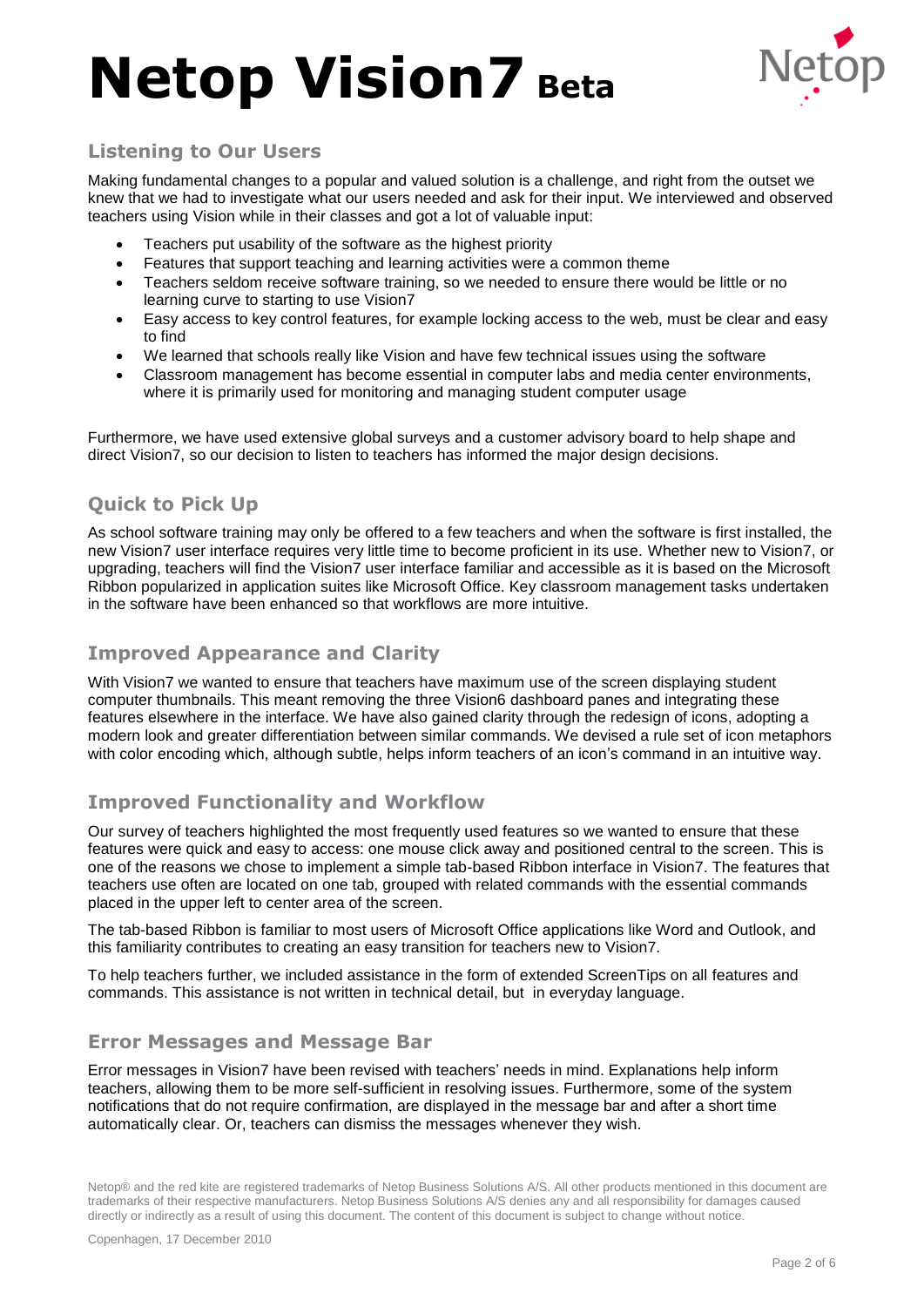

## **Introducing the Ribbon Interface**

In Vision7 we placed all features and commands on the Ribbon:

| □   愛愛画♥火曜❷→                                                                                                                  | CV <sub>2</sub><br>$\Box$<br>$\Box$<br>$\tilde{\phantom{a}}$                                                                                                                              |                                               |
|-------------------------------------------------------------------------------------------------------------------------------|-------------------------------------------------------------------------------------------------------------------------------------------------------------------------------------------|-----------------------------------------------|
| File<br>Home<br>Administration<br>View                                                                                        |                                                                                                                                                                                           |                                               |
| Showcase Student v   Show Document<br>$\blacksquare$<br>Snap Viewer<br>Pointer<br>Demo<br>Start Application *<br>$\mathbf{v}$ | Filter<br><b>Block</b><br>Live<br>Stop<br><b>Blank</b><br>Lock<br><b>Stop All</b><br>Web $\star$<br>Applications Screen v Input v<br>Web<br>View * Control *<br>$\boldsymbol{\mathrm{v}}$ | Select All *<br>R<br>Select Group +<br>Remote |
| Presentation                                                                                                                  | Supervision<br>Controlling                                                                                                                                                                | Selection                                     |

The Ribbon, at the top of the screen, presents an easy-to-browse set of features and commands organized into a set of tabs that represent the main functionality groups. The Ribbon provides one-click access to commands with clear icons and labels. Commands also have enhanced ScreenTips seen when the mouse pointer rests over a command icon.

Vision provides maximum space for student computer thumbnails:



## **Teaching Alongside the Vision7 Dashboard**

Vision7 offers a number of ways in which teachers can switch between open windows and the main Vision7 screen, the dashboard. When the dashboard is reduced in size, the Vision7 Ribbon responds by condensing in a sensible and efficient way. Commands are automatically incorporated into drop down menus while preserving access to the most commonly used and essential features.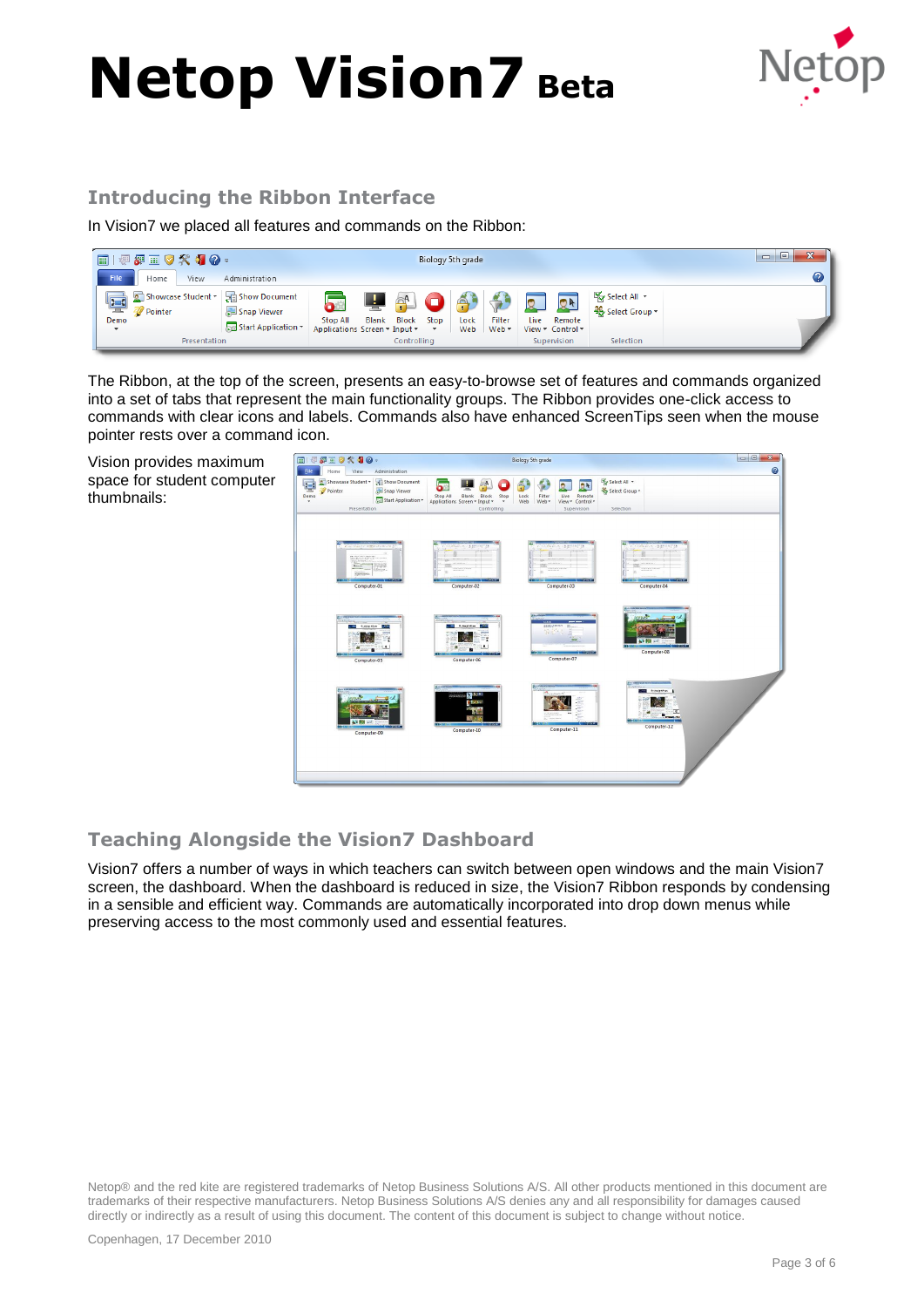



The Vision shortcut toolbar now launches from a Ribbon button on the Administration tab, and by default is fixed in a position to the right on the screen. This avoids accidental selection of commands and does not distract teachers when using other applications. By not activating all screen elements of Vision7 at launch, teachers new to Vision can pace their learning and understanding of the features available.

**The Home Tab**

|                                        | Home                          |                                                     |                                           |              |       |                      |             |                 |           |                                      |                                                  |
|----------------------------------------|-------------------------------|-----------------------------------------------------|-------------------------------------------|--------------|-------|----------------------|-------------|-----------------|-----------|--------------------------------------|--------------------------------------------------|
| 떻<br>Demo<br>$\boldsymbol{\mathrm{v}}$ | Showcase Student *<br>Pointer | Show Document<br>Snap Viewer<br>Start Application v | Stop All<br>Applications Screen v Input v | <b>Blank</b> | Block | Stop<br>$\mathbf{v}$ | Lock<br>Web | Filter<br>Web * | O<br>Live | Remote<br>View $\tau$ Control $\tau$ | $\mathbb{K}$ Select All $\tau$<br>Select Group * |
| Presentation                           |                               | Controlling                                         |                                           |              |       | Supervision          |             | Selection       |           |                                      |                                                  |

The **Home** tab includes the commands most frequently used, like full-screen Demo, Blank Screen, Lock Web, Live View and Remote Control. They are placed in functionality groups: Presentation, Controlling, Supervision and Selection, so during instruction, a teacher has the essential commands easily accessible.

The **Selection** group includes the functionality from the previous Vision6 Groups pane.

**The View Tab**

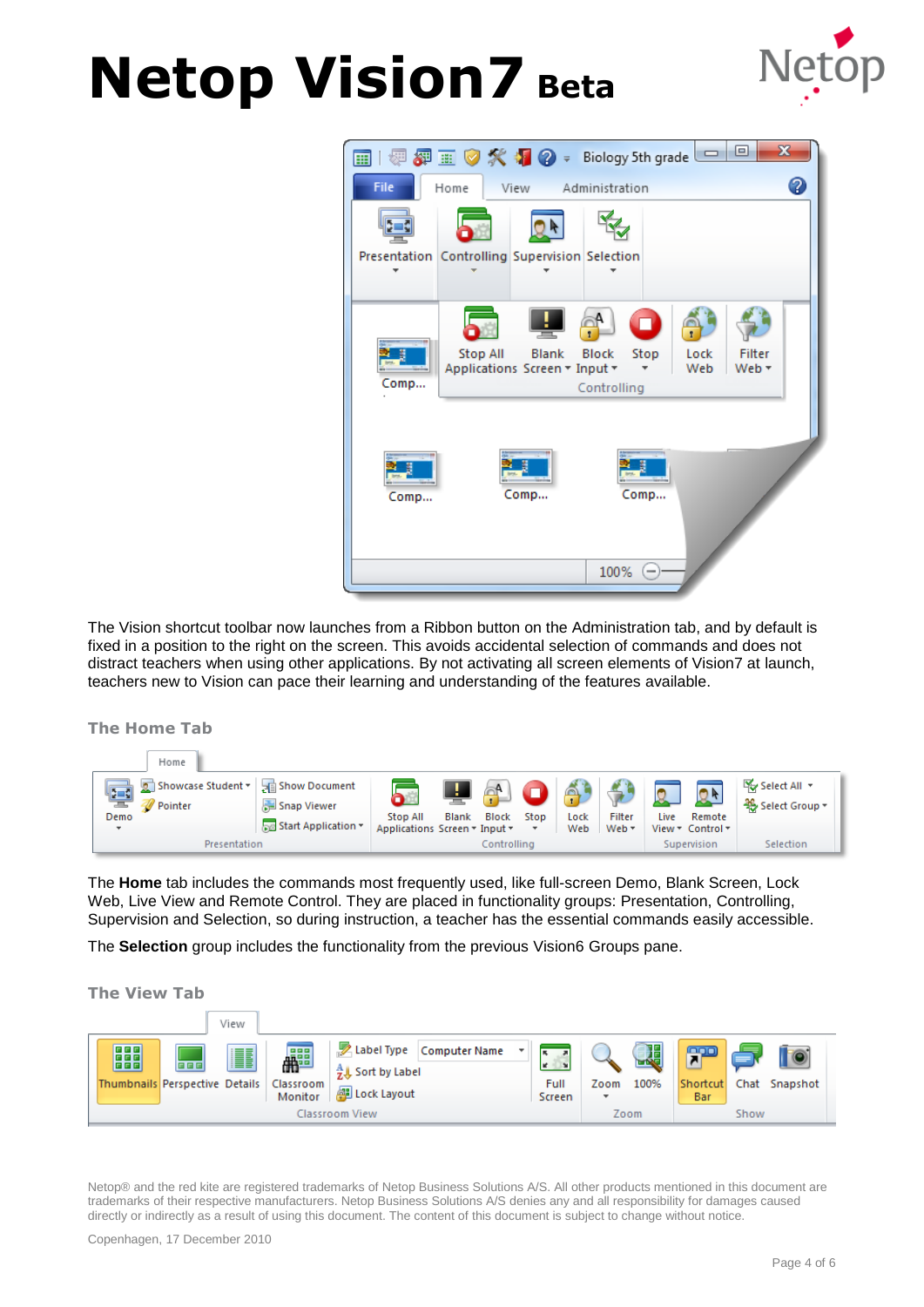

The **View** tab offers different ways to view, label and sort student computers. The shortcut toolbar can be launched from here along with Vision's Chat and Snapshot features.

### **The Administration Tab**



The **Administration** tab allows you to manage student computers, preparing for the next lesson by logging students off and re-starting them or shutting student computers down at the end of the lesson.

#### **Unified License & Help**

Vision7 incorporates former Vision6 plug-ins, and now only a single license is required, removing the need to manage or track different license keys in order to have access to the complete feature set.

Help documentation has also been rewritten with the teacher in mind, presenting the features in a context of performing various teaching actions.